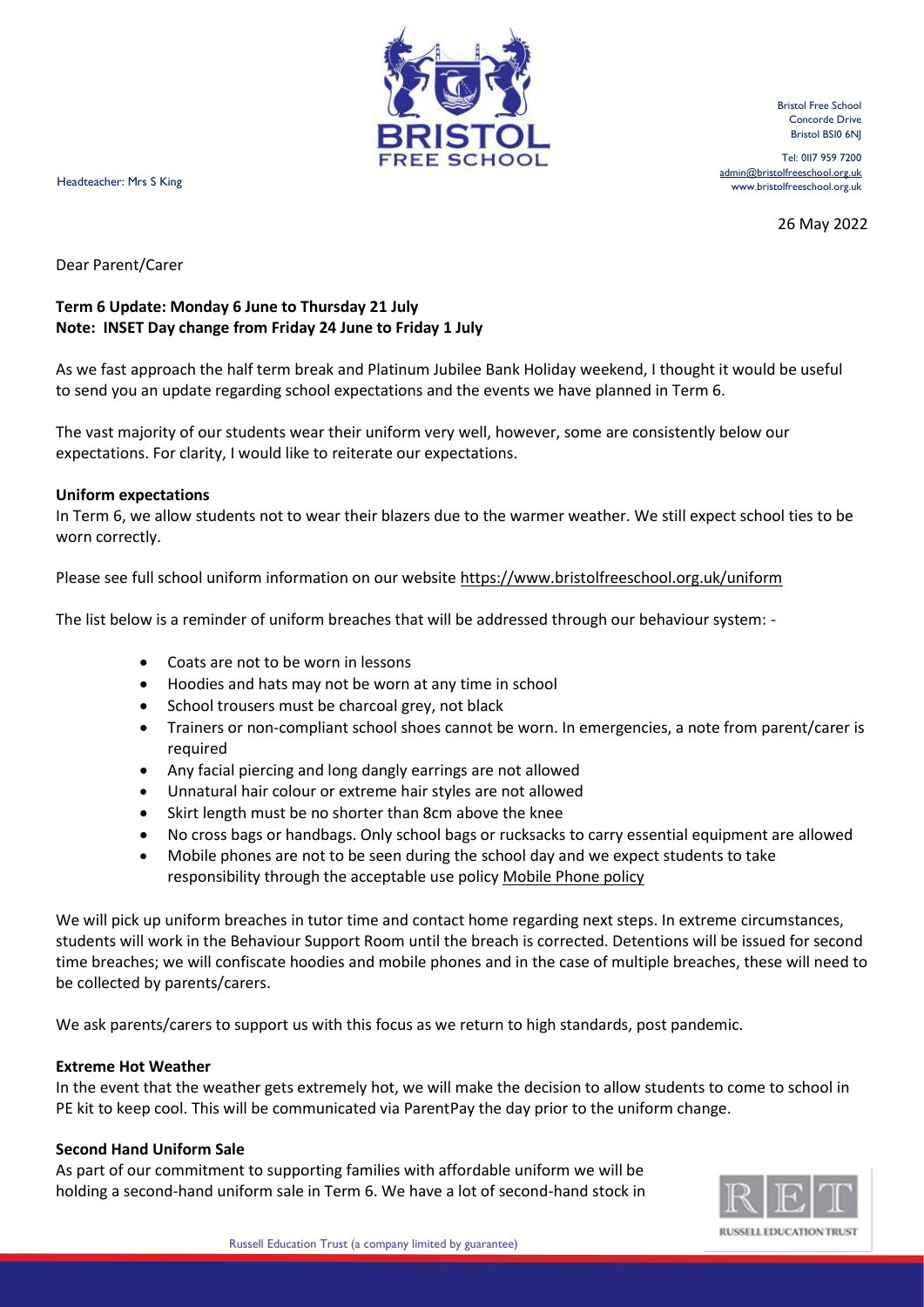school so if you need to source branded uniform, please email [admin@bristolfreeschool.org.uk](mailto:admin@bristolfreeschool.org.uk) and we can help you with this.

If any families want to donate uniform, please wash the items and bring them into main reception. All contributions are gratefully received.

### **Year 7 and 9 End of Year Assessments.**

During Term 6 end of year assessments will take place for Year 7 and 9 at the following times.

Year 7 start Monday 20 June until Thursday 30 June Year 9 start Monday 27 June until Thursday 8 July

Most assessments take place during usual lessons, with Maths and English in the Sports Hall. A letter providing further detail about the assessments will be emailed home this week. Tutor group timetables can be accessed via class charts.

#### **Summer Events in Term 6**

Below are the dates and details of the events we have planned in Term 6. It is busier than usual due to the postponed whole school production and our 10<sup>th</sup> Anniversary celebration.

| Date                | Event                          | Who involved           | Details/Cost                            |
|---------------------|--------------------------------|------------------------|-----------------------------------------|
| Thu 16 June         | Year 10 Subject Evening        | Year 10                | Letter sent about details               |
|                     | - virtual event                |                        |                                         |
| Tues 21 June        | Year 12 Exams                  | Year 12                | Individual timetable issued to          |
|                     |                                |                        | students and parents/carers             |
|                     |                                |                        |                                         |
| Fri 17 June - Wed   | I Can I Am Bus - Year 8        | Year 8                 | No cost                                 |
| 22 June             |                                |                        |                                         |
|                     |                                |                        |                                         |
| Mon $20$ June $-$   | Year 7 End of Year Exams       | Year 7                 | In lessons                              |
| Thurs 30 June       |                                |                        |                                         |
|                     |                                |                        |                                         |
| Mon 27 June - Fri 1 | Year 12 Work Experience        | Year 12                | Lessons still running                   |
| July                | optional                       |                        |                                         |
|                     |                                |                        |                                         |
| Mon 27 June - Fri 8 | Year 9 End of Year Exams       | Year 9                 | Timetable and letter will be issued     |
| July                |                                |                        |                                         |
|                     |                                |                        |                                         |
| Tues 28 June        | <b>Sixth Form Transition</b>   | Year 11 students who   | Further details have been sent via      |
|                     | Day                            | plan to stay on to the | letter. If you would like a copy of the |
|                     |                                | Sixth Form.            | letter, email                           |
|                     |                                |                        | sixthform@bristolfreeschool.org.uk      |
| Fri 1 July          | <b>INSET Day School closed</b> | <b>All students</b>    | <b>Change from Friday 24 June</b>       |
|                     | to all students                |                        |                                         |
| Tues 5 July         | Year 13 Leavers                | Year 13/staff          | Further details available via Parent    |
|                     | assembly and Summer            | Year 12 (Summer Ball   | Pay                                     |
|                     | Ball                           | only)                  |                                         |
| Wed 6 July          | Year 11 Leavers                | Year 11/staff          | Letter and details via Mr Whitfield     |
|                     | assembly and Summer            |                        |                                         |
|                     | Ball                           |                        |                                         |